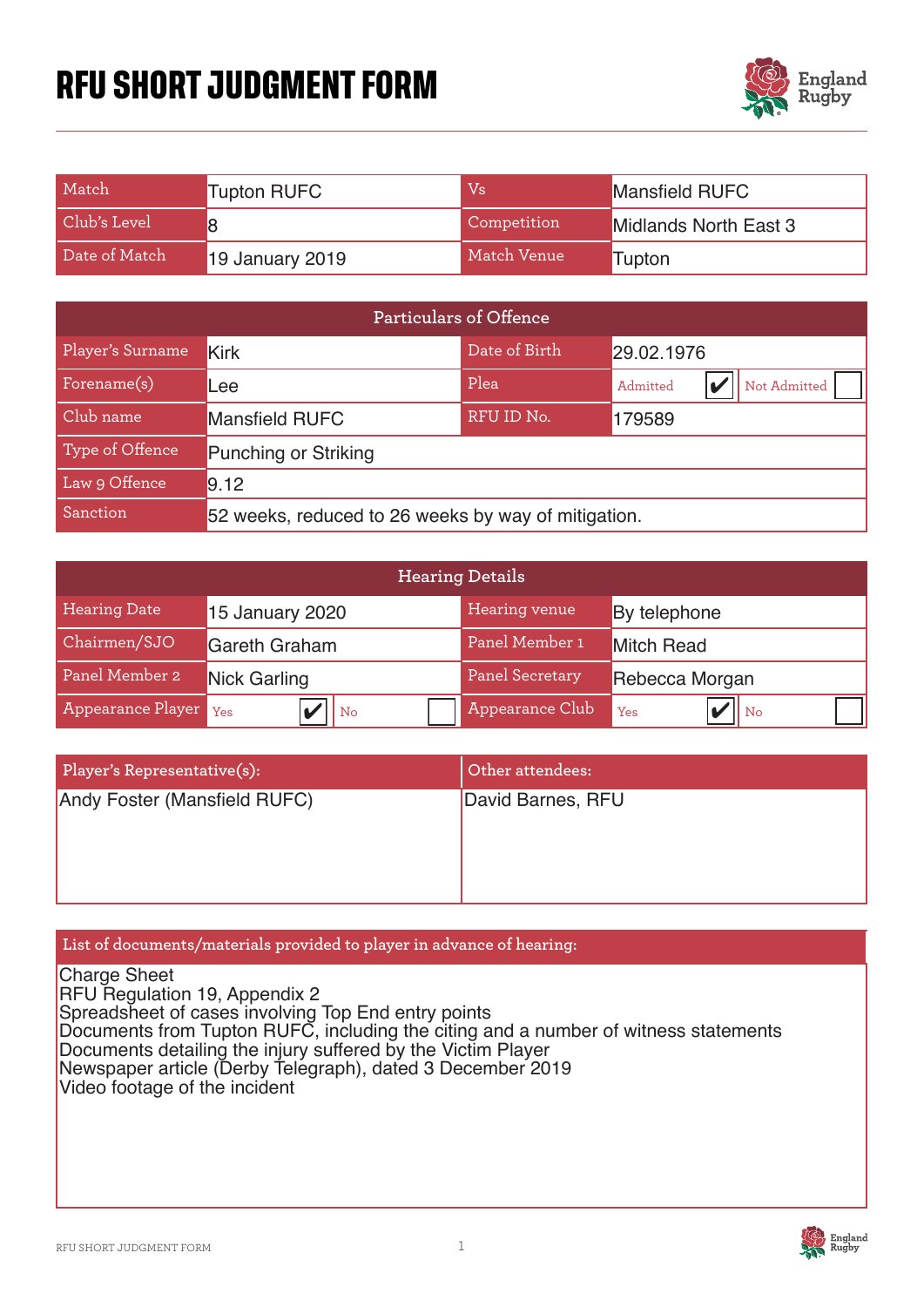#### **Summary of Essential Elements of Citing/Referee/s Report/Footage**

This matter came before an RFU Disciplinary Panel following a citing by Tupton RUFC ("Tupton").

Plea The information provided on the Citing Report was limited. The citing reported as follows:-

"Tupton number 5 suffered a fractured jaw requiring surgery to insert a plate into his jaw. The surgery was undertaken at Sheffield's Northern General Hospital on Tuesday 22 January 2019."

The following statements were provided by Tupton to support the citing:

- statement of Max Adlington

"I was stood on the decking outside the club house about 10 m from where the incident took place. After James Blakey cleared out a ruck he got up from the ruck and ran to follow the play. Mansfield's number 16 ran after and hit James from behind with his right fist. James fell to the ground and the 16 ran off. James left the pitch in pain. The punch was a cheap shot James could not have seen it coming and was unprovoked a cowardly act."

- statement of Tom Carley

"I was stood at the end of the decking around 15m from the incident. The game was close and hard fought with both sides going for it. After a ruck close to the near side in front of the club house James Blakey Tupton' s second row had been involved got to his feet and was jogging off to follow play. The Mansfield Number 16 ran after him and punched James on the jaw from behind, James fell to the floor and then left the field to seek medical aid. I was angry as the incident was unprovoked and was a cowardly attack from behind and the referee hadn't seen it and the Mansfield player ran off. Rugby is a hard game I have played for years but this was just a cowardly assault totally unjustified."

- statement of Rob McGehcan

"I am part of the coaching team at Tupton and I video the games from in front of the club house so I was very close to the incident. Mansfield 16 followed Tupton player James Blakey from a ruck and from behind Mansfield 16 punched James with his right fist to the right of James' jaw. James fell to the ground and left the field to seek medical advice."

Video footage of the incident was supplied to the Panel. The footage clearly showed a strike by the Player to the jaw of the Victim Player from behind.

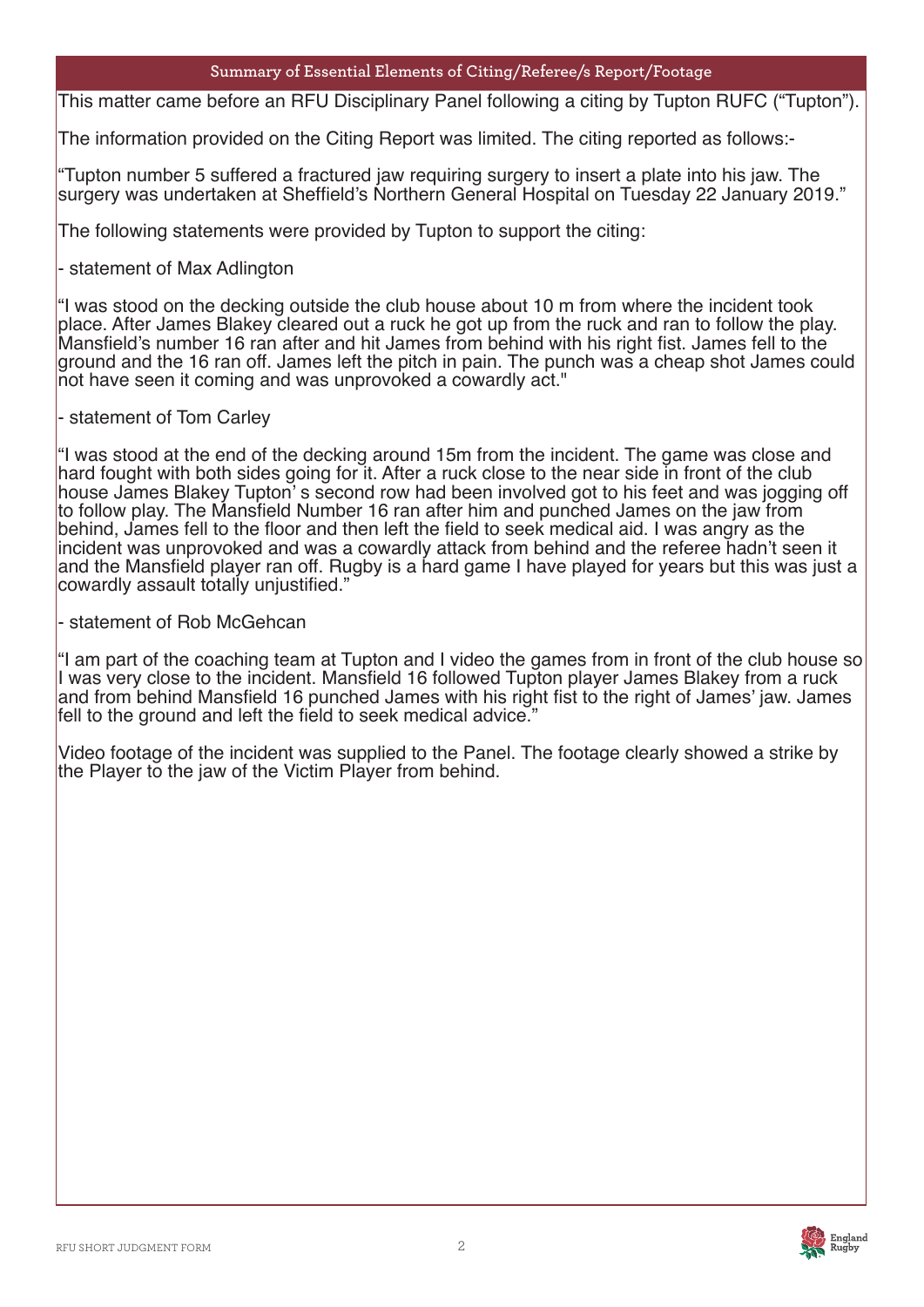#### **Essential Elements of Other Evidence (e.g. medical reports)**

The Panel was told that the Player had pleaded guilty to a criminal charge of inflicting grievous bodily harm and had received the following sentence:

- a 12-month custodial sentence suspended for 12-months;

- a community order of 80 hours;

- a curfew from 8pm to 8am until 1 May 2020;

- £2,000 compensation.

The Panel was also presented with medical evidence from the Victim Player.

Mr Blakey suffered a fractured jaw which required internal fixation by way of surgical procedure.

The Panel received somewhat contradictory evidence as to when Mr Blakey had returned to playing rugby:

- Tupton reported that Mr Blakey returned to playing rugby on 28 September 2019;

- it was said by the Player that Mr Blakey had informed the Crown Court in December 2019 that he was no longer able to play rugby;

- it was said on the Player's behalf that Mansfield RUFC had received reports that Mr Blakey had in fact played rugby on 14 September 2019 and possibly much earlier on in the year in a charity match on 4 May 2019.

The Panel was unable to resolve when Mr Blakey had returned to playing rugby. It was agreed by the Club that Mr Blakey had suffered an injury and had missed a significant number of matches as a result of the strike.

The Panel also received a considerable number of character references for the Player which spoke of the Player in glowing terms.

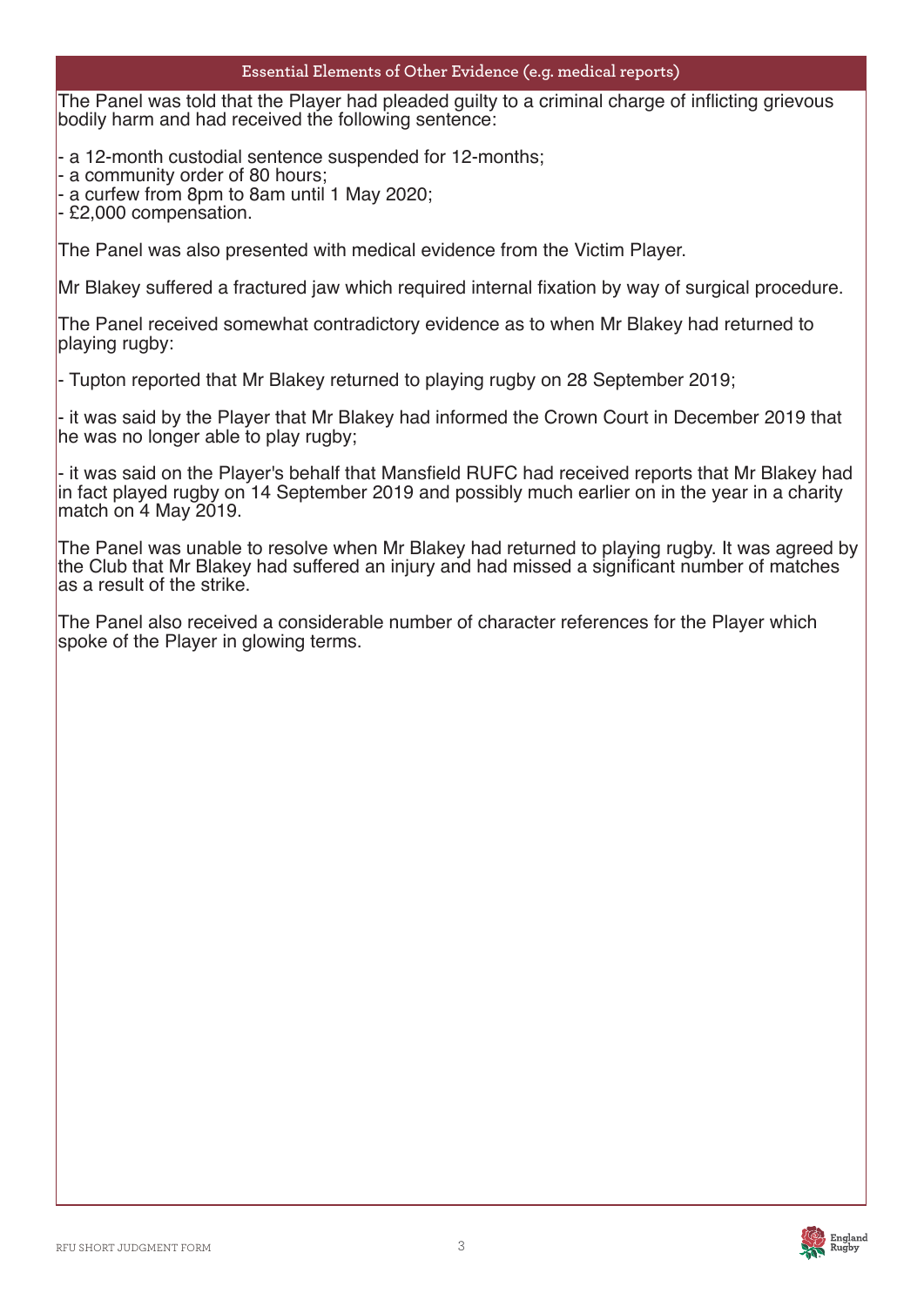#### **Summary of Player's Evidence**

The Player provided two witness statements and gave evidence to the Panel.

Plea The Player accepted the charge. He said that he had struck the victim player in retaliation because he had seen him kick one of his teammates to the face.

The Player accepted that he should not have acted in that way and he apologised profusely for his conduct. He said that he had played rugby for over 30 years and he had only ever received one red card before (for receiving two technical yellow cards in one match).

He stated that this one-off incident had had severe ramifications for both him and his family, although he also accepted that the incident had had severe consequences for Mr Blakey who had to undergo surgery as a result of the injuries he suffered.

The Player stated that he had continued to coach rugby at the Club and was committed to returning to playing, if possible.

He also stated that he had not played rugby since the match against Tupton on 19 January 2019 (aside from a charity match in June 2019) and that he had missed 30 matches in that time.

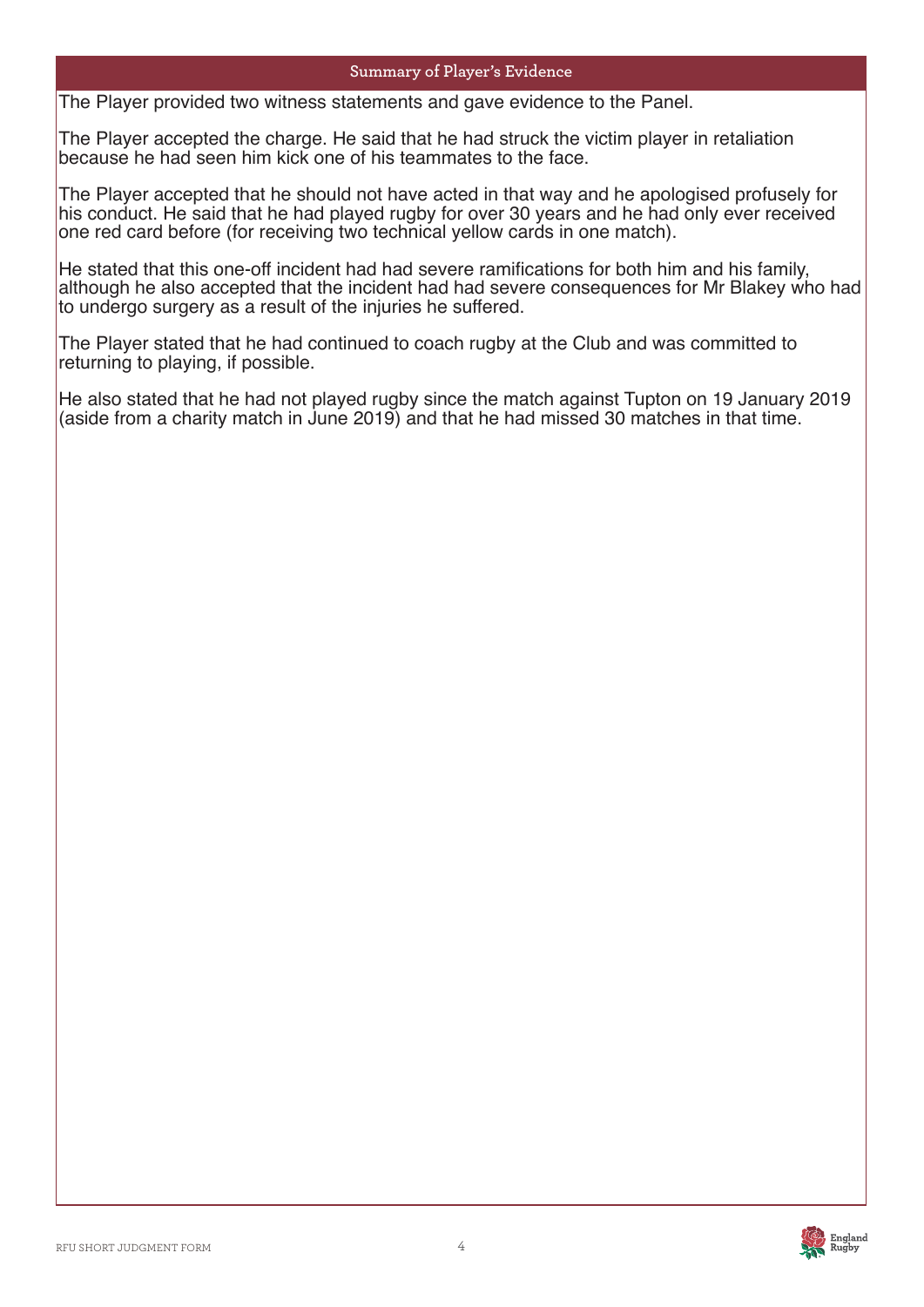### **Findings of Fact**

The central facts of this case were largely agreed. The Panel record the following matters as its findings of fact:-

1. The Player struck the Victim Player from behind.

2. This single strike to the jaw caused a significant injury.

3. As a result of that injury, the Victim Player required surgery to his jaw to insert a metal plate and missed a significant number of matches.

4. The Player received a custodial sentence (suspended for 12 months) for the strike.

- 5. The Player has not (and will not) appeal that sentence.
- 6. The Club did not cite the Victim Player for any purported acts.

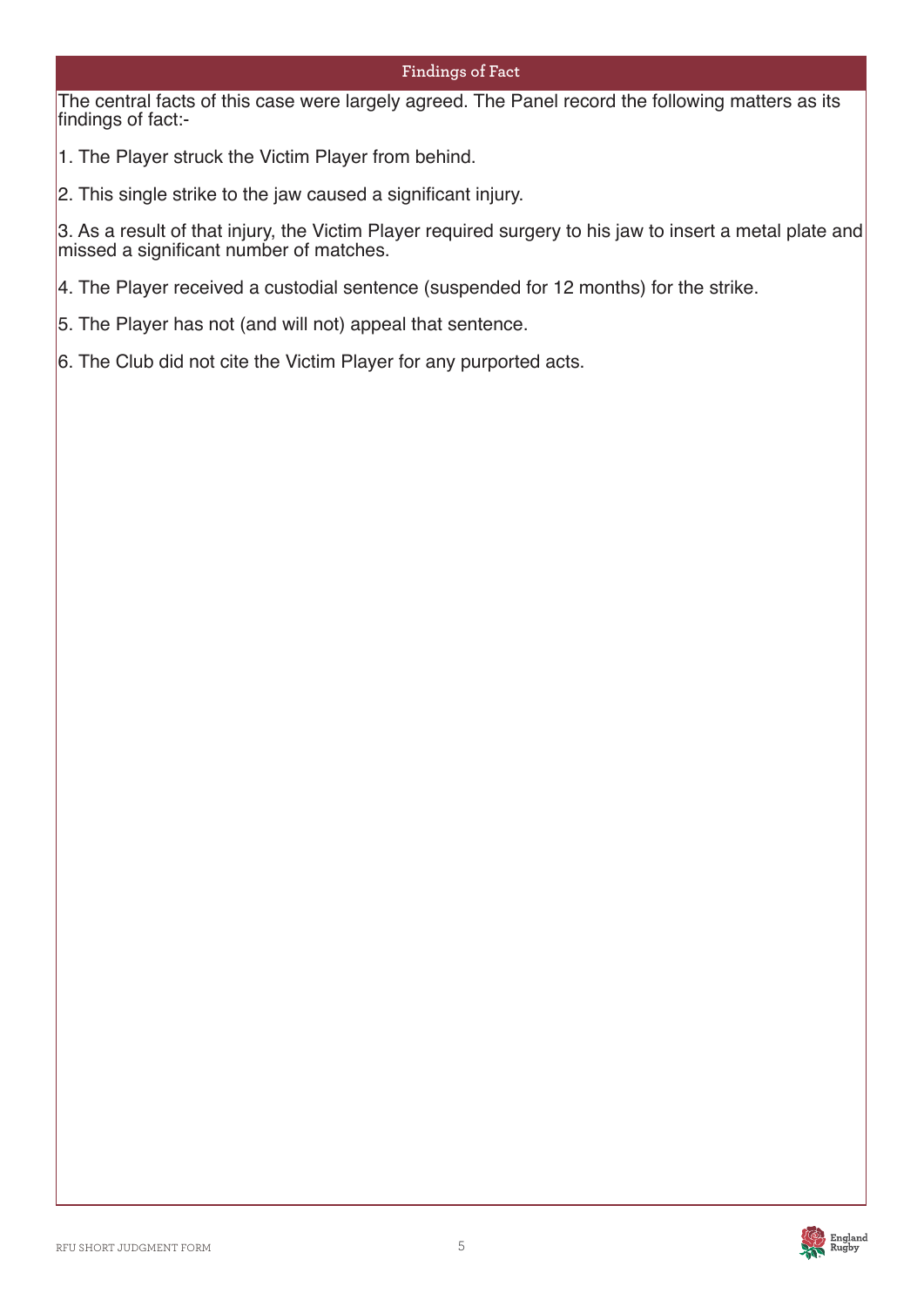

This was an abhorrent act of violence which caused a significant injury.

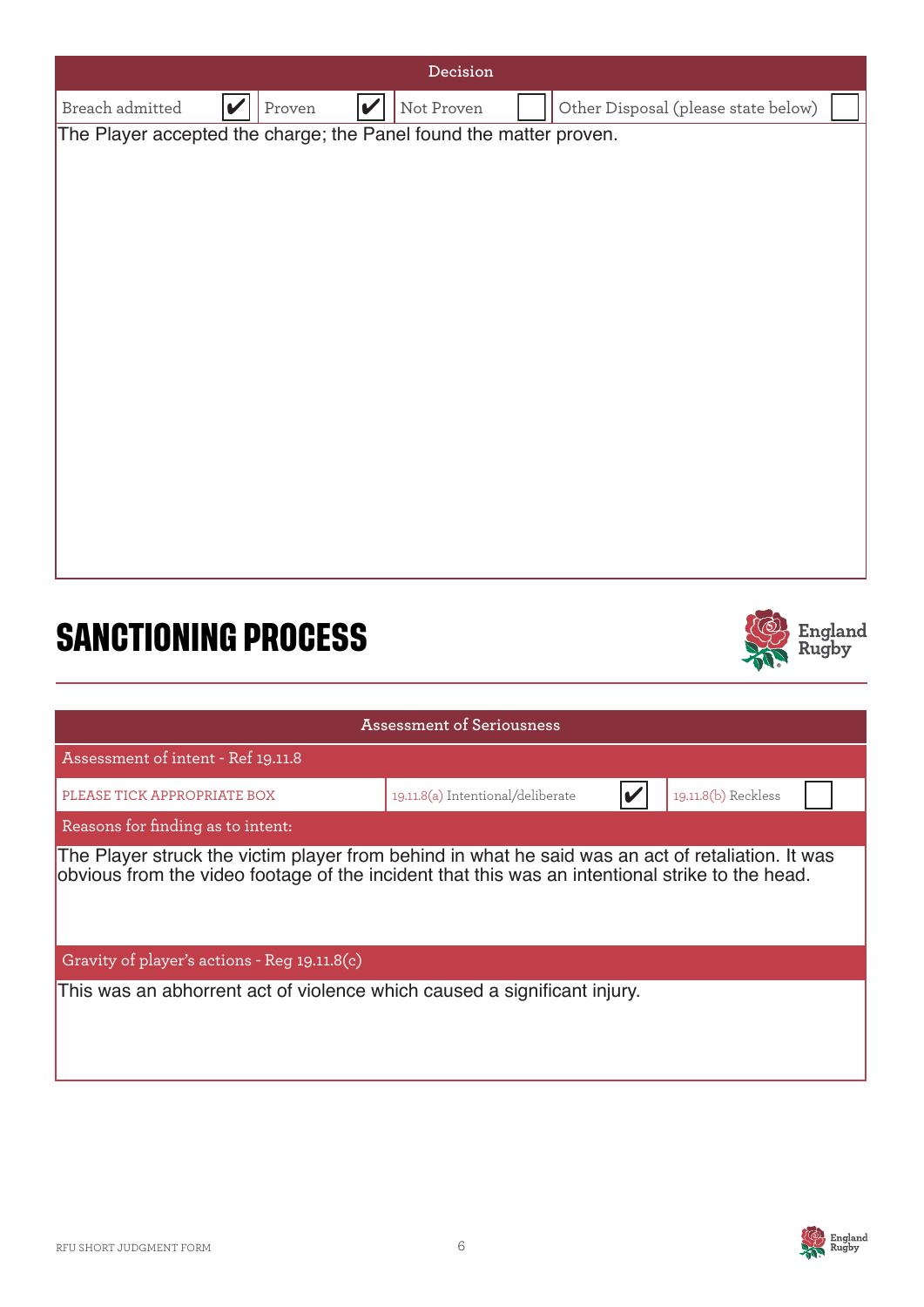| Nature of actions - Reg 19.11.8(d)                                                                                                                                         |
|----------------------------------------------------------------------------------------------------------------------------------------------------------------------------|
| As above, this was a single strike to the victim player's jaw, from behind.                                                                                                |
|                                                                                                                                                                            |
|                                                                                                                                                                            |
| Existence of provocation - Reg 19.11.8(e)                                                                                                                                  |
| There was none.                                                                                                                                                            |
|                                                                                                                                                                            |
|                                                                                                                                                                            |
| Whether player retaliated - Reg 19.11.8(f)                                                                                                                                 |
| The Player said he retaliated for a purported kick to the face of a teammate.                                                                                              |
|                                                                                                                                                                            |
|                                                                                                                                                                            |
| Self-defence - Reg 19.11.8(g)                                                                                                                                              |
| Not applicable                                                                                                                                                             |
|                                                                                                                                                                            |
|                                                                                                                                                                            |
| Effect on victim - Reg 19.11.8(h)                                                                                                                                          |
| The victim player required surgery to fix his broken jaw. He missed a significant number of<br>matches as a result although he has subsequently returned to playing rugby. |
|                                                                                                                                                                            |
|                                                                                                                                                                            |
| Effect on match - Reg 19.11.8(i)                                                                                                                                           |
| None.                                                                                                                                                                      |
|                                                                                                                                                                            |
|                                                                                                                                                                            |
| Vulnerability of victim - Reg 19.11.8(j)                                                                                                                                   |
| The victim was facing in the opposite direction and was vulnerable.                                                                                                        |
|                                                                                                                                                                            |
|                                                                                                                                                                            |
| Level of participation/premeditation - Reg 19.11.8(k)                                                                                                                      |
| There was no premeditation.                                                                                                                                                |
|                                                                                                                                                                            |

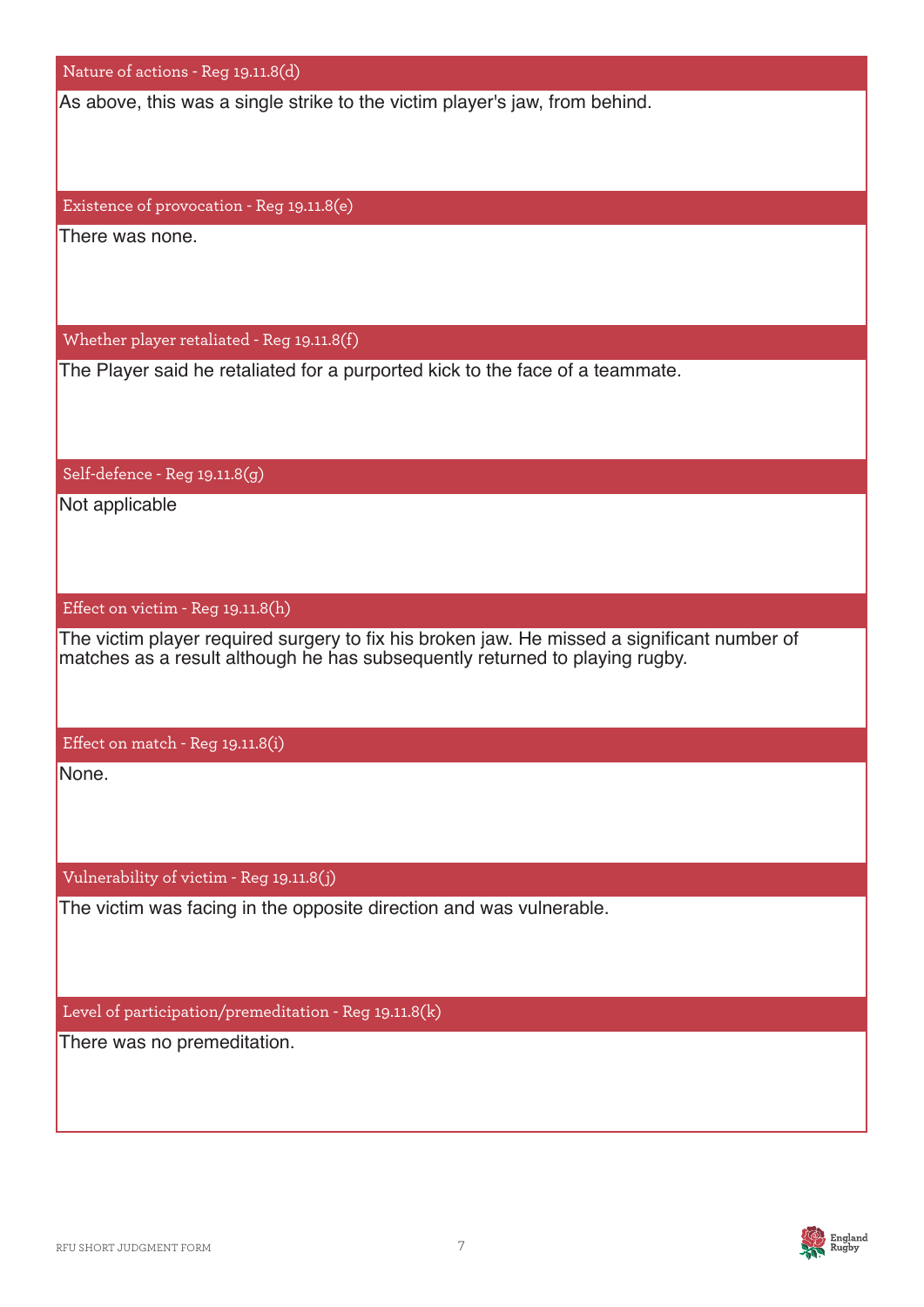| Conduct completed/attempted - Reg 19.11.8(l)        |
|-----------------------------------------------------|
| The conduct was completed.                          |
|                                                     |
|                                                     |
| Other features of player's conduct - Reg 19.11.8(m) |
| Not applicable.                                     |
|                                                     |
|                                                     |
|                                                     |

| Assessment of Seriousness Continued |       |           |       |          |       |
|-------------------------------------|-------|-----------|-------|----------|-------|
| Entry point                         |       |           |       |          |       |
| Low-end                             | Weeks | Mid-range | Weeks | Top-end* | Weeks |
|                                     |       |           |       |          | 52    |

\*If Top End, the JO or Panel should identify, if apropriate, an entry point between the Top End and the maximum sanction and provide the reasons for selecting this entry point, below. In making this assessment, the JO/committee should be consider RFU Regulation 19

#### **Reasons for selecting entry point:**

This intentional single-strike to the jaw, from behind, was an abhorrent act of violence. The Panel had no hesitation in finding that this was a top-end entry point.

The Panel had regard to other top-end entry point incidents when considering the appropriate entry point. The Panel concluded that such was the injury to the victim player (who required surgery to fix a broken jaw, missed a significant number of matches and, for a time, did not know if he would ever play rugby again), combined with the fact that this was a cowardly strike from behind, that an entry point of 52 weeks was appropriate in all the circumstances of the case.

#### **Additional Relevant Off-Field Aggravating Factors - Reg 19.11.10**

Player's status as an offender of the laws of the game - Reg 19.11.10 (a)

Not applicable.

Need for deterrent to combat a pattern of offending - Reg 19.11.10(b)

Not applicable.

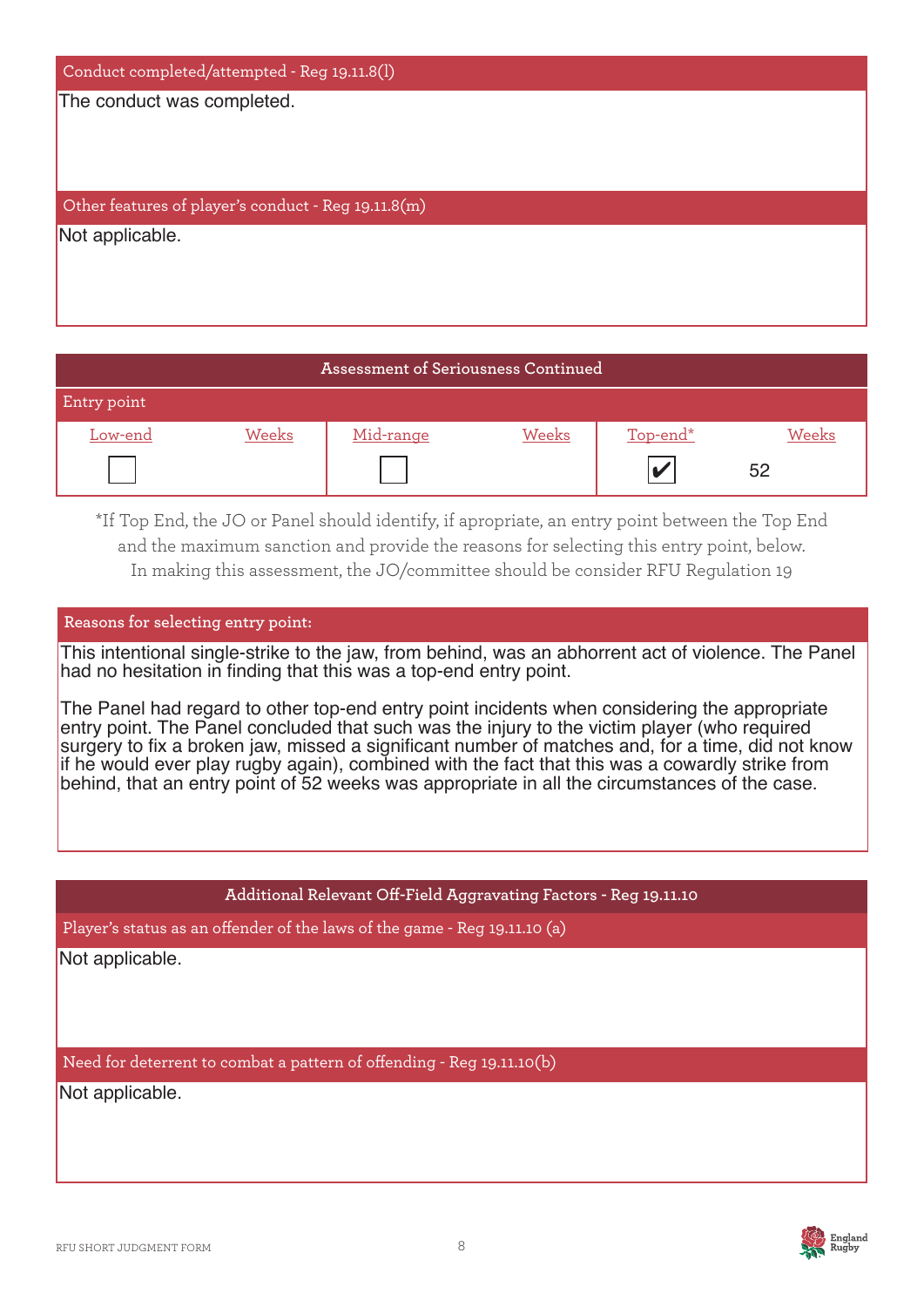# Any other off-field aggravating factor that the disciplinary panel considers relevant and appropriate - Reg 19.11.10 (c)

Not applicable.

Number of additional weeks: 0

| Relevant Off-Field Mitgating Factors                                                                                                                                                                      |                                                                                                                                                        |  |  |
|-----------------------------------------------------------------------------------------------------------------------------------------------------------------------------------------------------------|--------------------------------------------------------------------------------------------------------------------------------------------------------|--|--|
| Acknowledgement of guilt and timing -<br>Reg 19.11.11(a)                                                                                                                                                  | Player's disciplinary record/good character -<br>Reg 19.11.11(b)                                                                                       |  |  |
| The Player accepted the charge at the earliest<br>opportunity.                                                                                                                                            | The Player received a red card for two technical<br>yellow cards and, in the Panel's view, should be<br>regarded as having a good disciplinary record. |  |  |
| Youth and inexperience of player - Reg 19.11.11(c)                                                                                                                                                        | Conduct prior to and at hearing - Reg 19.11.11(d)                                                                                                      |  |  |
| The Player is 43 years old and has played rugby Exemplary.<br>at a good level for over 30 years. It is to his<br>credit that he has had a good disciplinary record<br>over that extensive playing career. |                                                                                                                                                        |  |  |
| Remorse and timing of Remorse - Reg 19.11.11(e)                                                                                                                                                           | Other off-field mitigation - Reg 19.11.11(f)                                                                                                           |  |  |
| The Player was remorseful and had apologised<br>to the Victim Player for his conduct.                                                                                                                     | The Player spends a considerable amount of his<br>free time helping to coach at his Club.                                                              |  |  |

Number of weeks deducted: 26

**Summary of reason for number of weeks deducted:**

The Player satisfies the requirements to receive the full 50% reduction by way of mitigation. He is a player of good disciplinary record who pleaded guilty at the earliest opportunity. It was obvious to the Panel that he had suffered considerably as a result of this one-off incident and that he was appropriately apologetic to the Victim Player, Tupton, his own Club and family as a result of his conduct.